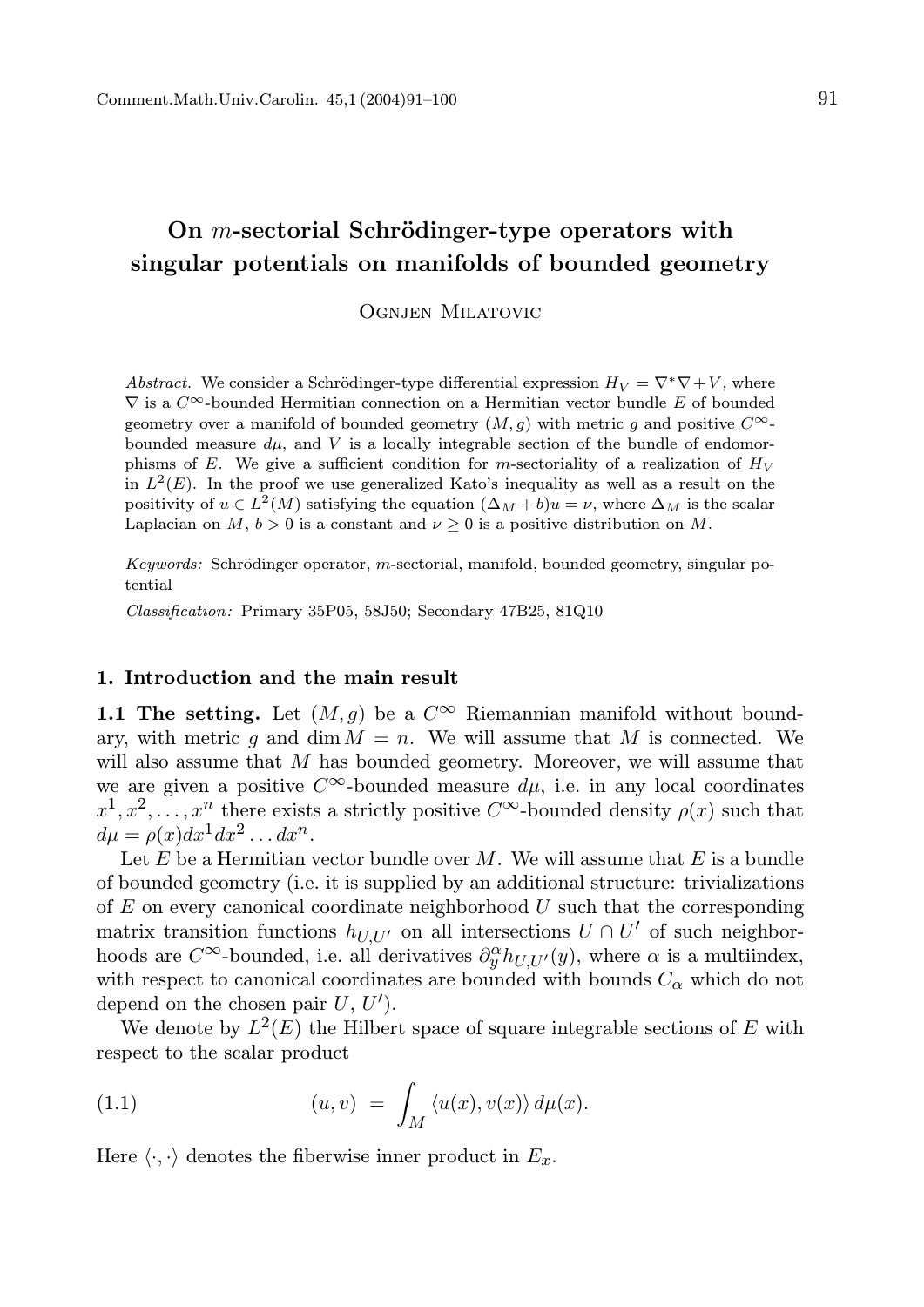# 92 O. Milatovic

In what follows,  $C^{\infty}(E)$  denotes smooth sections of E, and  $C_c^{\infty}(E)$  denotes smooth compactly supported sections of E.

Let

$$
\nabla: C^{\infty}(E) \to C^{\infty}(T^*M \otimes E)
$$

be a Hermitian connection on E which is  $C^{\infty}$ -bounded as a linear differential operator, i.e. in any canonical coordinate system  $U$  (with the chosen trivializations of  $E|_U$  and  $(T^*M \otimes E)|_U)$ ,  $\nabla$  is written in the form

$$
\nabla = \sum_{|\alpha| \le 1} a_{\alpha}(y) \partial_y^{\alpha},
$$

where  $\alpha$  is a multiindex, and the coefficients  $a_{\alpha}(y)$  are matrix functions whose derivatives  $\partial_y^{\beta} a_{\alpha}(y)$  for any multiindex  $\beta$  are bounded by a constant  $C_{\beta}$  which does not depend on the chosen canonical neighborhood.

We will consider a Schrödinger type differential expression of the form

$$
H_V = \nabla^* \nabla + V,
$$

where V is a measurable section of the bundle  $\text{End }E$  of endomorphisms of E. Here

$$
\nabla^* \colon C^\infty(T^*M \otimes E) \to C^\infty(E)
$$

is a differential operator which is formally adjoint to  $\nabla$  with respect to the scalar product (1.1).

If we take  $\nabla = d$ , where  $d: C^{\infty}(M) \to \Omega^1(M)$  is the standard differential, then  $d^*d: C^{\infty}(M) \to C^{\infty}(M)$  is called the scalar Laplacian and will be denoted by  $\Delta_M$ .

In what follows, we use the notations

$$
(1.2) \ \ (\mathrm{Re}\,V)(x) := \frac{V(x) + (V(x))^*}{2}, \quad (\mathrm{Im}\,V)(x) := \frac{V(x) - (V(x))^*}{2i}, \quad x \in M,
$$

where  $i = \sqrt{-1}$  and  $(V(x))^*$  denotes the adjoint of the linear operator  $V(x)$ :  $E_x \rightarrow$  $E_x$  (in the sense of linear algebra).

By (1.2), for all  $x \in M$ ,  $(\text{Re } V)(x)$  and  $(\text{Im } V)(x)$  are self-adjoint linear operators  $E_x \to E_x$ , and we have the following decomposition:

$$
V(x) = (\operatorname{Re} V)(x) + i(\operatorname{Im} V)(x).
$$

For every  $x \in M$ , we have the following decomposition:

(1.3) 
$$
(\text{Re } V)(x) = (\text{Re } V)^{+}(x) - (\text{Re } V)^{-}(x).
$$

Here  $(\text{Re } V)^+(x) = P_+(x)(\text{Re } V)(x)$ , where  $P_+(x) := \chi_{[0, +\infty)}((\text{Re } V)(x))$ , and  $(\text{Re } V)^{-}(x) = -P_{-}(x)(\text{Re } V)(x)$ , where  $P_{-}(x) := \chi_{(-\infty,0)}((\text{Re } V)(x))$ . Here  $\chi_A$ denotes the characteristic function of the set A.

We make the following assumption on  $V$ .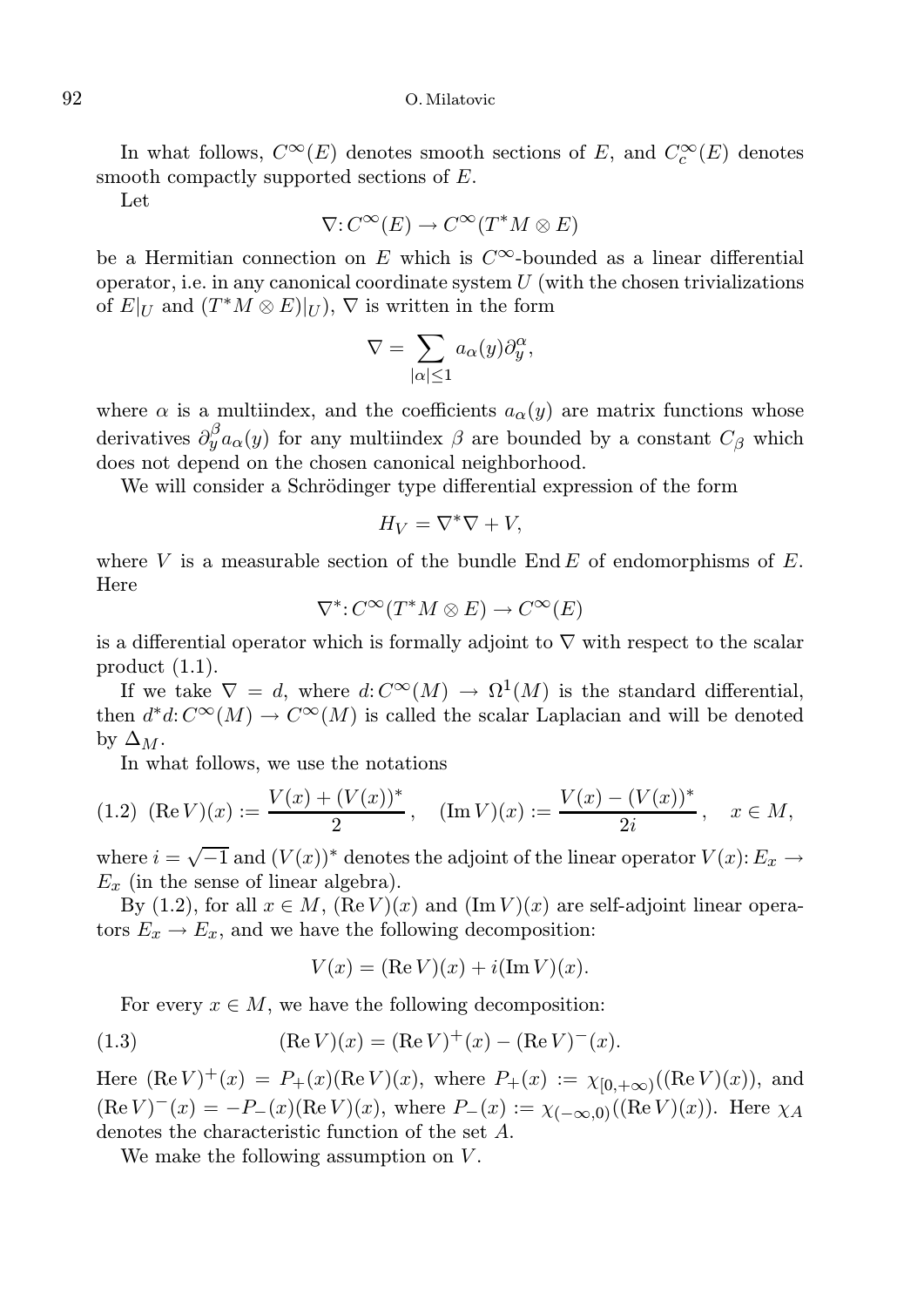#### Assumption A.

- (i)  $(\text{Re } V)^+ \in L^1_{loc}(\text{End } E)$ ,  $(\text{Re } V)^- \in L^1_{loc}(\text{End } E)$  and  $(\text{Im } V) \in L^1_{loc}(\text{End } E)$ .
- (ii) There exists a constant  $L > 0$  such that for all  $u \in L^2(E)$  and all  $x \in M$ ,

(1.4) 
$$
|(\text{Im } V)(x)| \, |u(x)|^2 \le L \langle (\text{Re } V)^{+}(x)u(x), u(x) \rangle,
$$

where  $|(\text{Im }V)(x)|$  denotes the norm of the operator  $(\text{Im }V)(x): E_x \to E_x$ ,  $|u(x)|$  denotes the norm in the fiber  $E_x$  and  $\langle \cdot, \cdot \rangle$  denotes the inner product in  $E_x$ .

**1.2 Sobolev space**  $W^{1,2}(E)$ . By  $W^{1,2}(E)$  we will denote the completion of the space  $C_c^{\infty}(E)$  with respect to the norm  $\|\cdot\|_1$  defined by the scalar product

$$
(u,v)_1 := (u,v) + (\nabla u, \nabla v) \qquad u, v \in C_c^{\infty}(E).
$$

By  $W^{-1,2}(E)$  we will denote the dual of  $W^{1,2}(E)$ .

1.3 Quadratic forms. In what follows, all quadratic forms are considered in the Hilbert space  $L^2(E)$ .

1. By  $h_0$  we denote the quadratic form

(1.5) 
$$
h_0(u) = \int |\nabla u|^2 d\mu
$$

with the domain  $D(h_0) = W^{1,2}(E) \subset L^2(E)$ . The quadratic form  $h_0$  is nonnegative, densely defined (since  $C_c^{\infty}(E) \subset D(h_0)$ ) and closed (see Section 1.2).

2. By  $h_1$  we denote the quadratic form

(1.6) 
$$
h_1(u) = \int \langle (\text{Re } V)^+ u, u \rangle + i \langle (\text{Im } V)u, u \rangle d\mu
$$

with the domain

$$
(1.7) \qquad D(h_1) = \left\{ u \in L^2(E) : \int \left| \langle (\mathrm{Re}\, V)^+ u, u \rangle + i \langle (\mathrm{Im}\, V) u, u \rangle \right| \, d\mu < +\infty \right\}.
$$

Here  $\langle \cdot, \cdot \rangle$  denotes the fiberwise inner product in  $E_x$ .

In what follows, we will denote by  $h_1(\cdot, \cdot)$  the corresponding sesquilinear form obtained via polarization identity from  $h_1$ .

The quadratic form  $h_1$  is sectorial. Indeed, by the inequalities

$$
(1.8) \qquad |\langle (\text{Im } V)u(x), u(x) \rangle| \le |(\text{Im } V)(x)u(x)||u(x)| \le |(\text{Im } V)(x)||u(x)|^2
$$

and by (1.4), for all  $u \in D(h_1)$ , the values of  $h_1(u)$  lie in a sector of  $\mathbb C$  with vertex  $\gamma = 0$ . The form  $h_1$  is densely defined since, by (i) of Assumption A, we have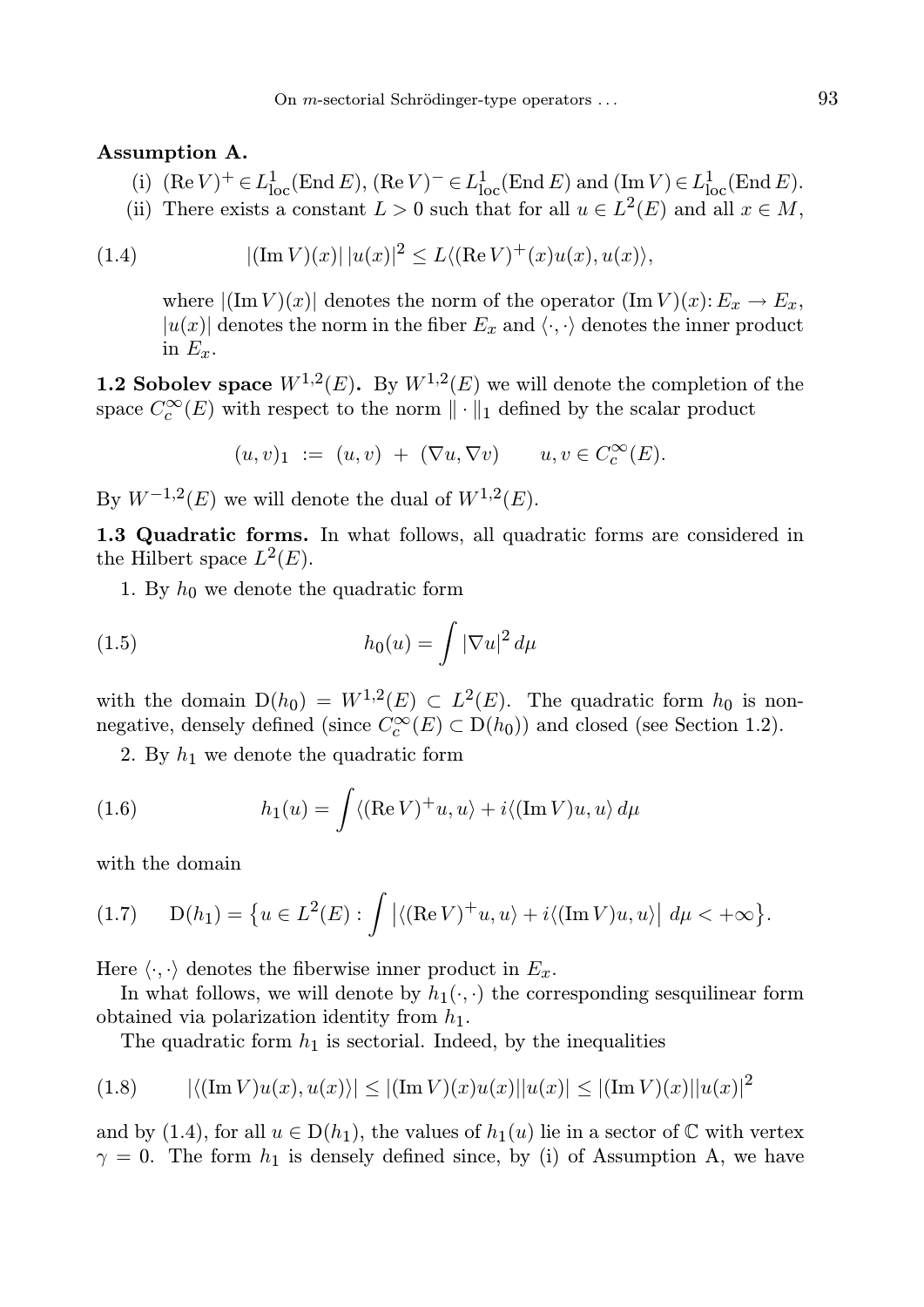$C_c^{\infty}(E) \subset D(h_1)$ . The form  $h_1$  is closed. Indeed, by Theorem VI.1.11 in [6], it suffices to show that the pre-Hilbert space  $D(h_1)$  with the inner product

$$
(u, v)_{h_1} = (\text{Re } h_1)(u, v) + (u, v) = \int \langle (\text{Re } V)^{+} u, v \rangle d\mu + (u, v),
$$

is complete. Here  $(\cdot, \cdot)$  denotes the inner product in  $L^2(E)$  and  $(\text{Re } h_1)(\cdot, \cdot)$  denotes the real part of the sesquilinear form  $h_1(\cdot, \cdot)$  (see the definition below the equation  $(1.9)$  in Section VI.1.1 of [6]).

By (1.7), (1.8) and (1.4), it follows that  $D(h_1)$  is the set of all  $u \in L^2(E)$  such that  $||u||_{h_1}^2 < +\infty$ , where  $|| \cdot ||_{h_1}$  denotes the norm corresponding to the inner product  $(\cdot, \cdot)_{h_1}$ . By Example VI.1.15 in [6], it follows that  $D(h_1)$  is complete.

3. By  $h_2$  we denote the quadratic form

(1.9) 
$$
h_2(u) = \int \langle -(Re V)^{-}u, u \rangle d\mu
$$

with the domain

(1.10) 
$$
D(h_2) = \{u \in L^2(E) : \int \langle (\text{Re}\,V)^{-}u, u \rangle \, d\mu < +\infty \},
$$

where  $\langle \cdot, \cdot \rangle$  denotes the fiberwise inner product in  $E_x$ .

The form  $h_2$  is densely defined because, by (i) of Assumption A, we have  $C_c^{\infty}(E) \subset D(h_2)$ . Moreover, since for all  $x \in M$ , the operator  $(\text{Re } V)^{-1}(x): E_x \to$  $E_x$  is self-adjoint, it follows that the quadratic form  $h_2$  is symmetric.

We make the following assumption on  $h_2$ .

**Assumption B.** Assume that  $h_2$  is  $h_0$ -bounded with relative bound  $b < 1$ , i.e.

- (i)  $D(h_2) \supset D(h_0)$ ,
- (ii) there exist constants  $a \geq 0$  and  $0 \leq b < 1$  such that

(1.11) 
$$
|h_2(u)| \le a||u||^2 + b|h_0(u)|, \text{ for all } u \in D(h_0),
$$

where  $\|\cdot\|$  denotes the norm in  $L^2(E)$ .

*Remark* 1.4. If  $(M, g)$  is a manifold of bounded geometry, Assumption B holds if  $(\text{Re } V)^{-} \in L^{p}(\text{End } E)$ , where  $p = n/2$  for  $n \geq 3$ ,  $p > 1$  for  $n = 2$ , and  $p = 1$  for  $n = 1$ . For the proof, see, for example, the proof of Remark 2.1 in [7].

**1.5 A realization of**  $H_V$  in  $L^2(E)$ . We define an operator S in  $L^2(E)$  by the formula  $Su = H_V u$  on the domain

$$
(1.12) \quad \left\{ u \in W^{1,2}(E) : \int \left| \langle (\mathrm{Re}\, V)^+ u, u \rangle + i \langle (\mathrm{Im}\, V)u, u \rangle \right| \, d\mu \right\} < +\infty \text{ and } H_V u \in L^2(E) \right\}.
$$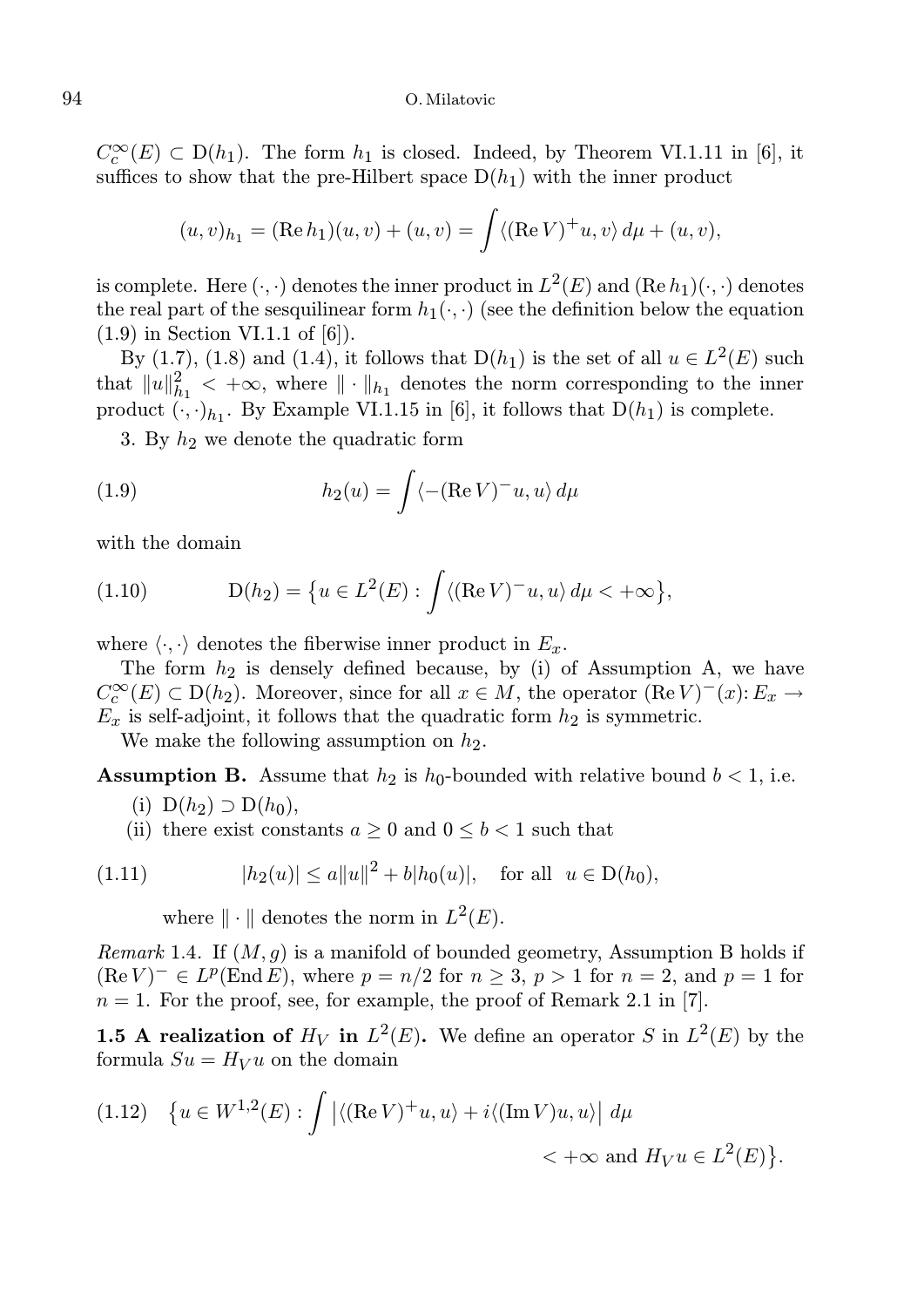We will denote the set in  $(1.12)$  by  $Dom(S)$ .

*Remark* 1.6. For all  $u \in D(h_0) = W^{1,2}(E)$  we have  $\nabla^* \nabla u \in W^{-1,2}(E)$ . From Corollary 2.11 below it follows that for all  $u \in W^{1,2}(E) \cap D(h_1)$ , we have  $Vu \in$  $L^1_{loc}(E)$ . Thus  $H_V u$  in (1.12) is a distributional section of E, and the condition  $H_V u \in L^2(E)$  makes sense.

*Remark* 1.7. By (1.4) and by (1.8), the set  $Dom(S)$  in (1.12) is equal to

$$
\{u \in W^{1,2}(E) : \int \langle (\mathrm{Re}\, V)^+ u, u \rangle \, d\mu < +\infty \text{ and } H_V u \in L^2(E) \}.
$$

We now state the main result.

**Theorem 1.8.** Assume that  $(M, q)$  is a manifold of bounded geometry with positive  $C^{\infty}$ -bounded measure  $d\mu$ , E is a Hermitian vector bundle of bounded geometry over M, and  $\nabla$  is a  $C^{\infty}$ -bounded Hermitian connection on E. Suppose that Assumptions A and B hold. Then the operator  $S$  is m-sectorial.

*Remark* 1.9. Theorem 1.8 extends a result of T. Kato; see Theorem VI.4.6(a) in [6] (see also Remark 5(a) in [5]) which was proven for the operator  $-\Delta + V$ , where  $\Delta$  is the standard Laplacian on  $\mathbb{R}^n$  with the standard metric and measure, and  $V \in L^1_{loc}(\mathbb{R}^n)$  is as in Assumptions A and B above (with Im  $V = 0$ ). Theorem 1.8 also extends the result in [7] which establishes the self-adjointness of a realization in  $L^2(E)$  of  $H_V = \nabla^* \nabla + V$  on manifold  $(M, g)$  with  $d\mu$ , E, and  $\nabla$  as in the hypotheses of Theorem 1.8, and  $V = V_1 + V_2$ , where  $0 \le V_1 \in L^1_{loc}(\text{End } E)$  and  $0 \geq V_2 \in L^1_{loc}(\text{End } E)$  are linear self-adjoint bundle endomorphisms satisfying Assumptions A and B (with  $\text{Im } V = 0$ ).

# 2. Proof of Theorem 1.8

We adopt the arguments from Section VI.4.3 in [6] to our setting with the help of a more general version of Kato's inequality (2.1).

2.1 Kato's inequality. We begin with the following variant of Kato's inequality for Bochner Laplacian (for the proof, see Theorem 5.7 in [2]).

**Lemma 2.2.** Assume that  $(M, g)$  is a Riemannian manifold. Assume that E is a Hermitian vector bundle over M and  $\nabla$  is a Hermitian connection on E. Assume that  $w \in L^1_{loc}(E)$  and  $\nabla^* \nabla w \in L^1_{loc}(E)$ . Then

(2.1) 
$$
\Delta_M |w| \leq \operatorname{Re} \langle \nabla^* \nabla w, \operatorname{sign} w \rangle,
$$

where

$$
sign w(x) = \begin{cases} \frac{w(x)}{|w(x)|} & \text{if } w(x) \neq 0, \\ 0 & \text{otherwise.} \end{cases}
$$

Remark 2.3. The original version of Kato's inequality was proven in Kato [3].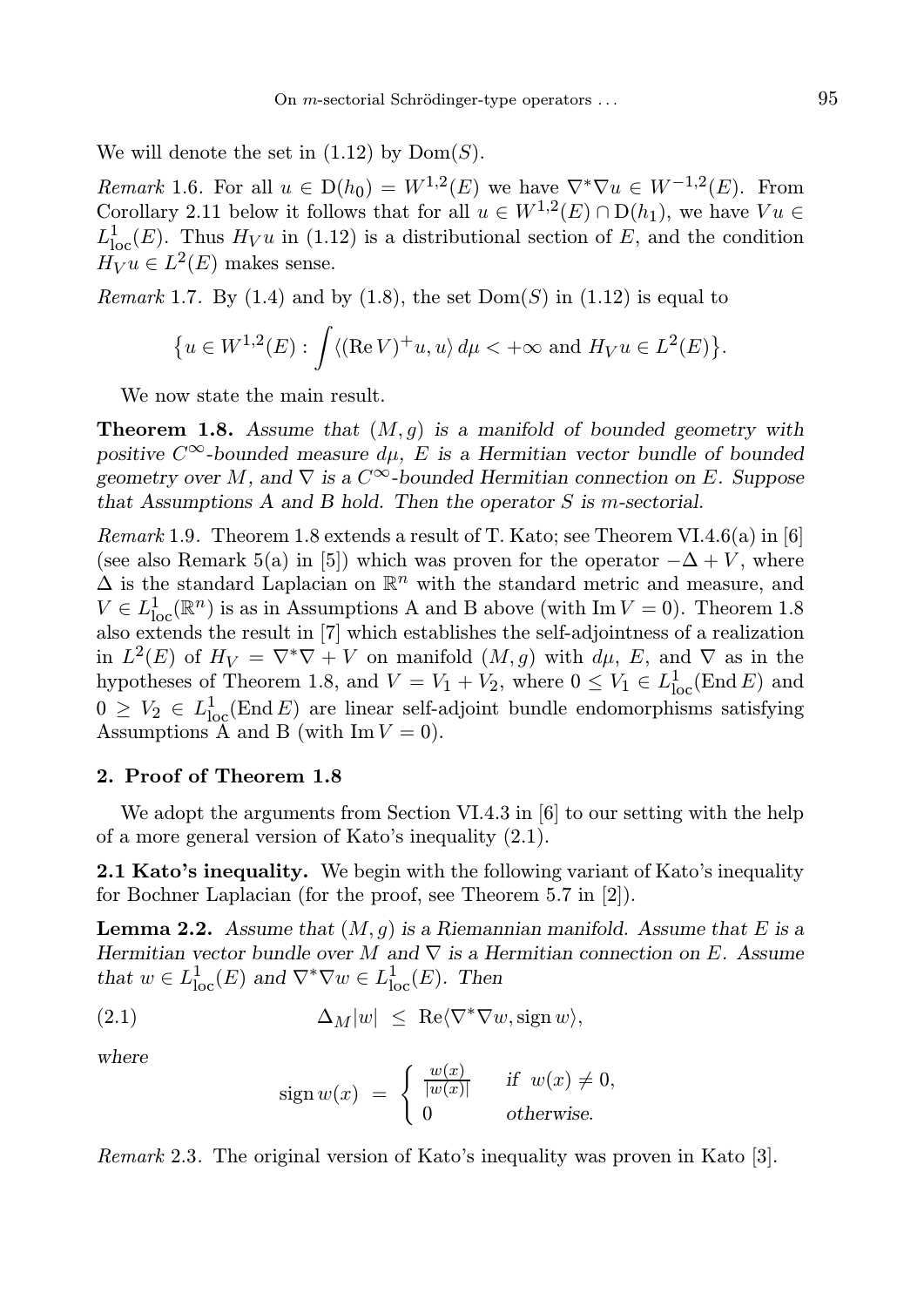2.4 Positivity. In what follows, we will use the following lemma whose proof is given in Appendix B of [2].

**Lemma 2.5.** Assume that  $(M, g)$  is a manifold of bounded geometry with a smooth positive measure  $d\mu$ . Assume that

$$
(b + \Delta_M) u = \nu \geq 0, \quad u \in L^2(M),
$$

where  $b > 0$ ,  $\Delta_M = d^*d$  is the scalar Laplacian on M, and the inequality  $\nu \geq 0$ means that  $\nu$  is a positive distribution on M, i.e.  $(\nu, \phi) \geq 0$  for any  $0 \leq \phi \in$  $C_c^{\infty}(M)$ .

Then  $u \geq 0$  (almost everywhere or, equivalently, as a distribution).

*Remark* 2.6. It is not known whether Lemma 2.5 holds if M is an arbitrary complete Riemannian manifold. For more details about difficulties in the case of arbitrary complete Riemannian manifolds, see Appendix B of [2].

**Lemma 2.7.** The quadratic form  $h := (h_0 + h_1) + h_2$  is densely defined, sectorial and closed.

PROOF: Since  $h_0$  and  $h_1$  are sectorial and closed, it follows by Theorem VI.1.31 from [6] that  $h_0+h_1$  is sectorial and closed. By (i) of Assumption B it follows that  $D(h_2) \supset D(h_0) \cap D(h_1)$ , and by (1.11), (1.5), and (1.6), the following inequality holds:

$$
|h_2(u)| \le a||u||^2 + b|h_0(u) + h_1(u)|, \text{ for all } u \in D(h_0) \cap D(h_1),
$$

where  $\|\cdot\|$  denotes the norm in  $L^2(E)$ , and  $a \ge 0$  and  $0 \le b < 1$  are as in (1.11). Thus the quadratic form  $h_2$  is  $(h_0+h_1)$ -bounded with relative bound  $b < 1$ . Since  $h_0 + h_1$  is a closed sectorial form, by Theorem VI.1.33 from [6], it follows that  $h = (h_0 + h_1) + h_2$  is a closed sectorial form. Since  $C_c^{\infty}(E) \subset D(h_0) \cap D(h_1) \subset$  $D(h_2)$ , it follows that h is densely defined.

In what follows,  $h(\cdot, \cdot)$  will denote the corresponding sesquilinear form obtained from h via polarization identity.

2.8 m-sectorial operator H associated with  $h$ . Since h is a densely defined, closed and sectorial form in  $L^2(E)$ , by Theorem VI.2.1 from [6] there exists an *m*-sectorial operator H in  $L^2(E)$  such that

(i) 
$$
\text{Dom}(H) \subset D(h)
$$
 and

 $h(u, v) = (Hu, v)$ , for all  $u \in Dom(H)$  and  $v \in D(h)$ ,

- (ii)  $Dom(H)$  is a core of h,
- (iii) if  $u \in D(h)$ ,  $w \in L^2(E)$ , and

$$
h(u,v)=(w,v)
$$

holds for every v belonging to a core of h, then  $u \in Dom(H)$  and  $Hu = w$ . The operator  $H$  is uniquely determined by condition (i).

We will also use the following lemma.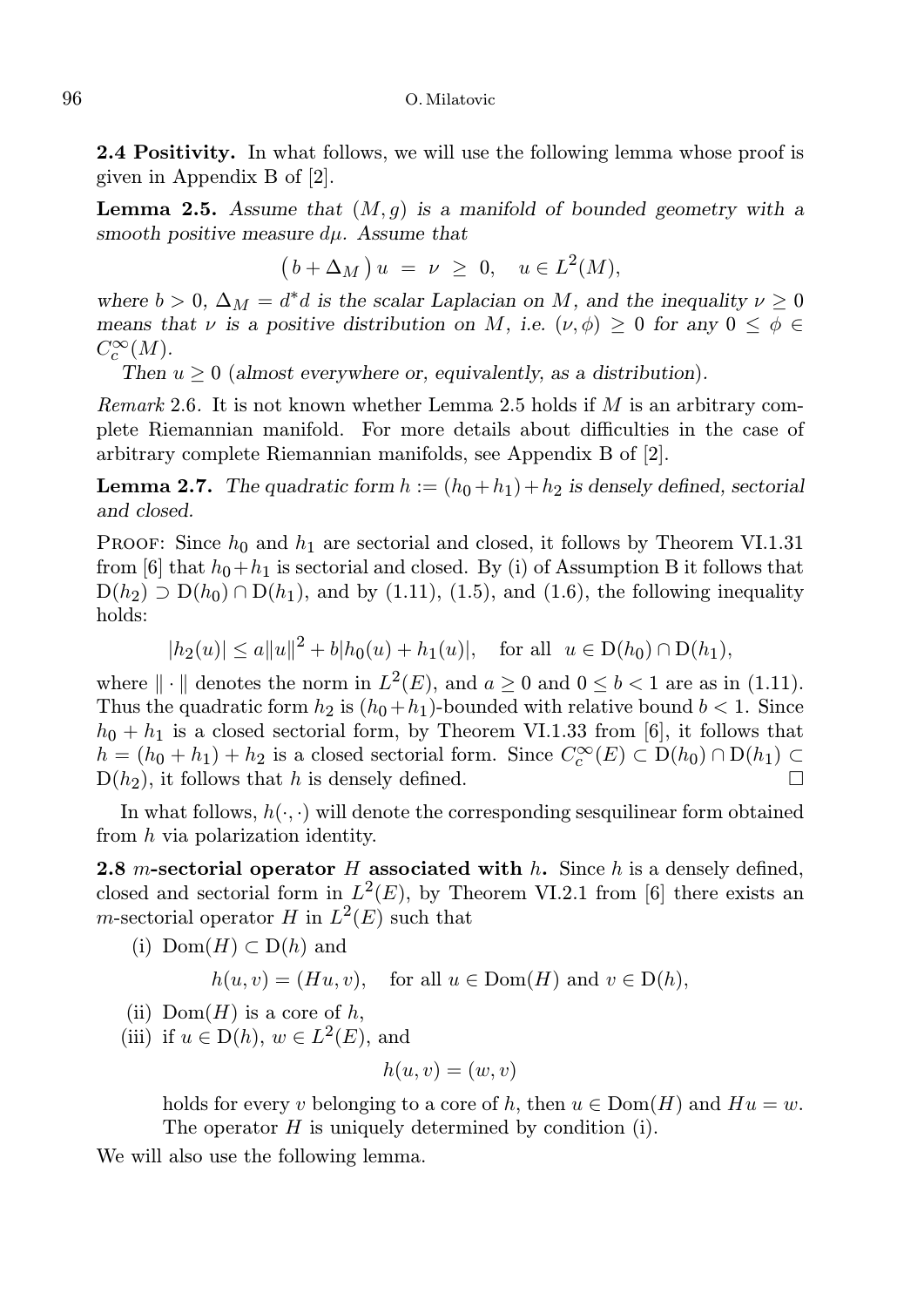**Lemma 2.9.** Assume that  $0 \leq T \in L^1_{loc}(\text{End } E)$  is a linear self-adjoint bundle map. Assume also that  $u \in Q(T)$ , where  $Q(T) = \{u \in L^2(E): \langle Tu, u \rangle \in L^1(M)\}.$ Then  $Tu \in L^1_{loc}(E)$ .

PROOF: By adding a constant we can assume that  $T \geq 1$  (in operator sense).

Assume that  $u \in Q(T)$ . We choose (in a measurable way) an orthogonal basis in each fiber  $E_x$  and diagonalize  $1 \leq T(x) \in End(E_x)$  to get  $T(x) =$  $diag(c_1(x), c_2(x), \ldots, c_m(x)),$  where  $0 < c_j \in L^1_{loc}(M), j = 1, 2, \ldots, m$  and  $m = \dim E_x$ .

Let  $u_i(x)$   $(j = 1, 2, ..., m)$  be the components of  $u(x) \in E_x$  with respect to the chosen orthogonal basis of  $E_x$ . Then for all  $x \in M$ 

$$
\langle Tu, u \rangle = \sum_{j=1}^{m} c_j(x) |u_j(x)|^2.
$$

Since  $u \in Q(T)$ , we know that  $0 < \int \langle Tu, u \rangle d\mu < +\infty$ . Since  $c_j > 0$ , it follows that  $c_j |u_j|^2 \in L^1(M)$ , for all  $j = 1, 2, ..., m$ .

Now, for all  $x \in M$  and  $j = 1, 2, \dots, m$ 

(2.2) 
$$
2|c_j u_j| = 2|c_j||u_j| \le |c_j| + |c_j||u_j|^2.
$$

The right hand side of (2.2) is clearly in  $L^1_{loc}(M)$ . Therefore  $c_ju_j \in L^1_{loc}(M)$ .

But  $(Tu)(x)$  has components  $c_j(x)u_j(x)$   $(j = 1, 2, ..., m)$  with respect to chosen bases of  $E_x$ . Therefore  $Tu \in L^1_{loc}(E)$ , and the lemma is proven.

**Corollary 2.10.** If  $u \in D(h_1)$ , then  $((\text{Re } V)^+ + i(\text{Im } V))u \in L^1_{loc}(E)$ .

PROOF: Let  $u \in D(h_1)$ . Then  $\langle (\text{Re } V)^+ u, u \rangle \in L^1(M)$ , and, hence, by Lemma 2.9 we get  $(\text{Re } V)^+ u \in L^1_{loc}(E)$ . By (1.4) we obtain  $|(\text{Im } V)| |u|^2 \in L^1(M)$ . Since for all  $x \in M$  we have

$$
2|(\operatorname{Im} V)(x)u(x)| \le 2|(\operatorname{Im} V)(x)||u(x)| \le |(\operatorname{Im} V)(x)| + |(\operatorname{Im} V)(x)||u(x)|^{2},
$$

and since, by Assumption A,  $|(\text{Im }V)| \in L^1_{loc}(M)$ , it follows that  $(\text{Im }V)u \in$  $L^1_{\text{loc}}(E)$ , and the corollary is proven.

**Corollary 2.11.** If  $u \in D(h)$ , then  $Vu \in L^1_{loc}(E)$ .

PROOF: Let  $u \in D(h) = D(h_0) \cap D(h_1)$ . By Corollary 2.10 it follows that  $((\text{Re }V)^+ + i(\text{Im }V))u \in L^1_{loc}(E)$ . Since  $D(h) \subset D(h_2)$  and since  $(\text{Re }V)^-(x) \ge 0$ as an operator  $E_x \to E_x$ , by Lemma 2.9 we have  $(\text{Re } V)^{-1}u \in L_{\text{loc}}^{1}(E)$ . Thus  $Vu \in L^1_{loc}(E)$ , and the corollary is proven.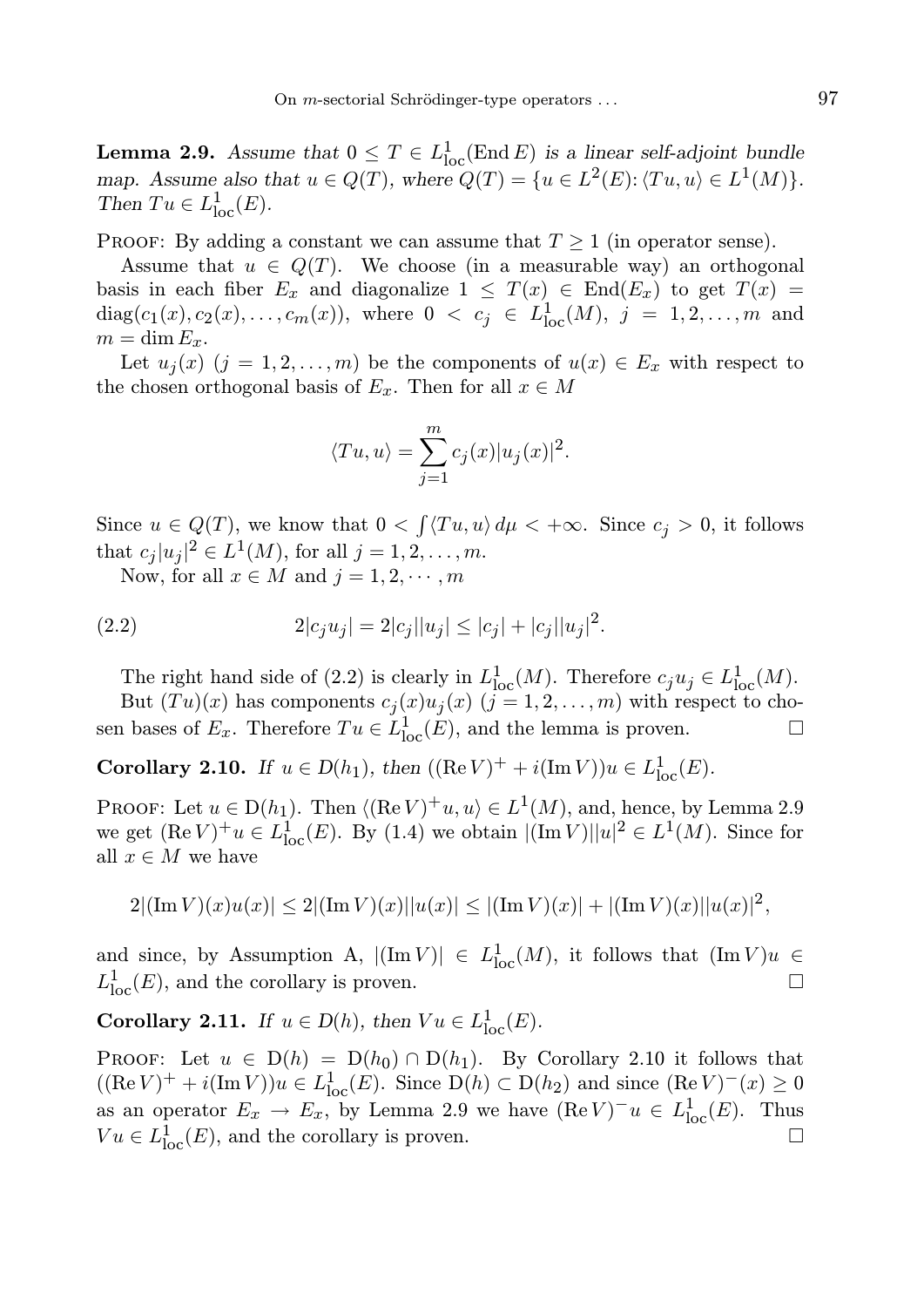**Lemma 2.12.** The following operator relation holds:  $H \subset S$ .

PROOF: We will show that for all  $u \in \text{Dom}(H)$ , we have  $Hu = H_V u$ .

Let  $u \in \text{Dom}(H)$ . By property (i) of Section 2.8 we have  $u \in D(h)$ ; hence, by Corollary 2.11 we get  $Vu \in L^1_{loc}(E)$ . Then, for any  $v \in C_c^{\infty}(E)$ , we have

(2.3) 
$$
(Hu, v) = h(u, v) = (\nabla u, \nabla v) + \int \langle Vu, v \rangle d\mu,
$$

where  $(\cdot, \cdot)$  denotes the  $L^2$ -inner product.

The first equality in (2.3) holds by property (i) from Section 2.8, and the second equality holds by definition of  $h$ .

Hence, using integration by parts in the first term on the right hand side of the second equality in  $(2.3)$  (see, for example Lemma 8.8 from  $[2]$ ), we get

(2.4) 
$$
(u, \nabla^* \nabla v) = \int \langle Hu - Vu, v \rangle d\mu, \quad \text{for all} \ \ v \in C_c^{\infty}(E).
$$

Since  $Vu \in L^1_{loc}(E)$  and  $Hu \in L^2(E)$ , it follows that  $(Hu - Vu) \in L^1_{loc}(E)$ , and (2.4) implies  $\overline{\nabla^* \nabla u} = Hu - Vu$  (as distributional sections of E). Therefore,

$$
\nabla^*\nabla u + Vu = Hu,
$$

and this shows that  $Hu = H_V u$  for all  $u \in Dom(H)$ .

Now by definition of S it follows that  $Dom(H) \subset Dom(S)$  and  $Hu = Su$  for  $u \in Dom(H)$ . Therefore  $H \subset S$  and the lemma is proven all  $u \in \text{Dom}(H)$ . Therefore  $H \subset S$ , and the lemma is proven.

**Lemma 2.13.**  $C_c^{\infty}(E)$  is a core of the quadratic form  $h_0 + h_1$ .

PROOF: It suffices to show (see Theorem VI.1.21 in [6] and the paragraph above the equation (1.31) in Section VI.1.3 of [6]) that  $C_c^{\infty}(E)$  is dense in the Hilbert space  $D(h_0 + h_1) = D(h_0) \cap D(h_1)$  with the inner product

$$
(u,v)_{h_0+h_1} := h_0(u,v) + (\text{Re } h_1)(u,v) + (u,v),
$$

where  $h_0(\cdot, \cdot)$  denotes the sesquilinear form corresponding to  $h_0$  via polarization identity and  $(Re h_1)$  denotes the real part of the sesquilinear form  $h_1(\cdot, \cdot)$ .

Let  $u \in D(h_0 + h_1)$  and  $(u, v)_{h_0 + h_1} = 0$  for all  $v \in C_c^{\infty}(E)$ . We will show that  $u=0.$ 

We have

(2.5) 
$$
0 = h_0(u, v) + (\text{Re } h_1)(u, v) + (u, v)
$$
  
 $= (u, \nabla^* \nabla v) + \int \langle (\text{Re } V)^+ u, v \rangle d\mu + (u, v).$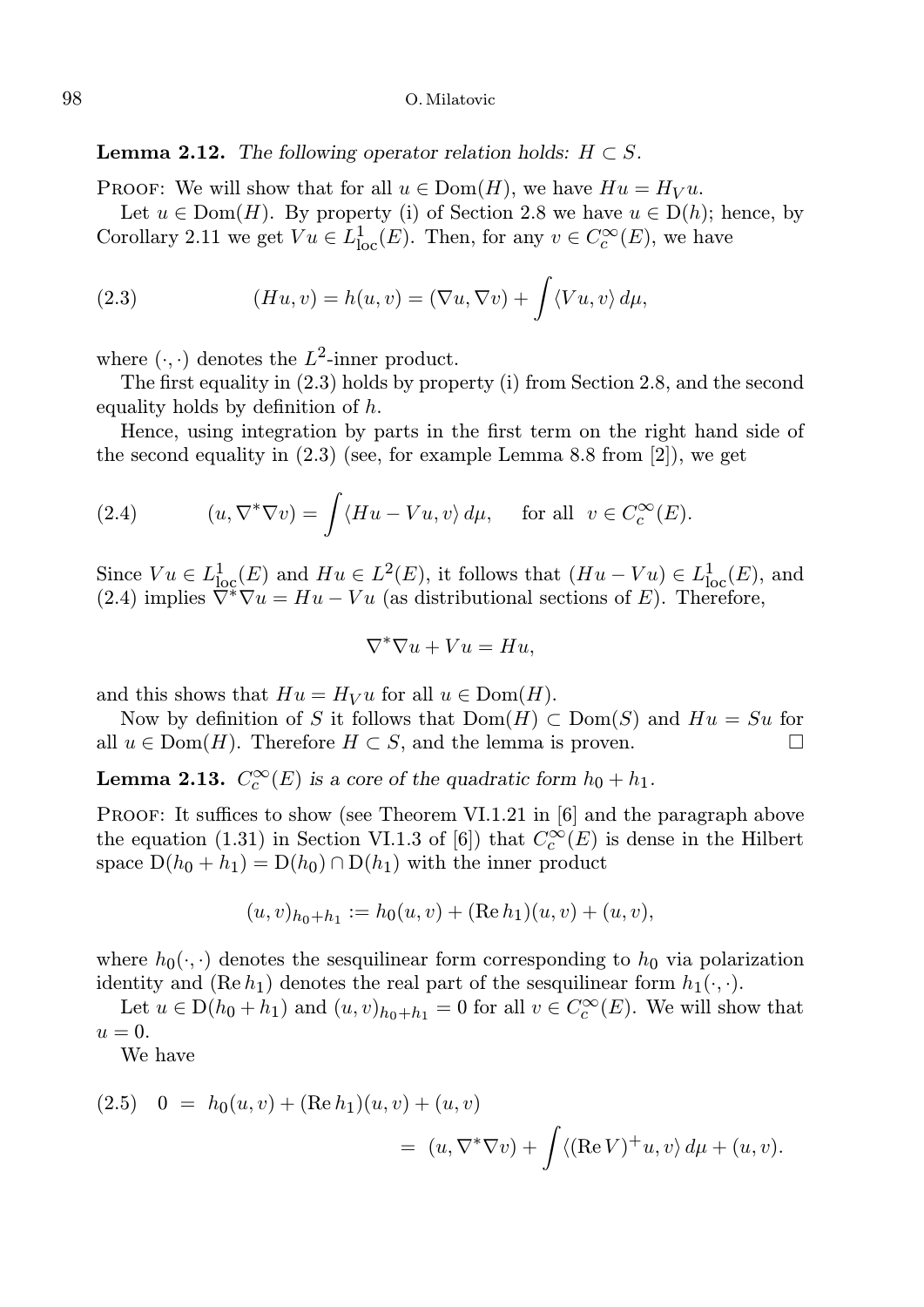Here we used integration by parts in the first term on the right hand side of the second equality.

Since  $u \in D(h_0 + h_1) \subset D(h_1)$ , it follows that  $|\langle (Re V)^+ u, u \rangle + i \langle (Im V)u, u \rangle| \in$  $L^1(M)$ . Hence  $\langle (\text{Re } V)^+ u, u \rangle \in L^1(M)$ . By Lemma 2.9 we get  $(\text{Re } V)^+ u \in$  $L^1_{loc}(E)$ . From (2.5) we get the following distributional equality:

(2.6) 
$$
\nabla^*\nabla u = (-(\text{Re }V)^+ - 1)u.
$$

From (2.6) we have  $\nabla^* \nabla u \in L^1_{loc}(E)$ . By Lemma 2.2 and by (2.6), we obtain

(2.7) 
$$
\Delta_M|u| \le \text{Re}\langle \nabla^* \nabla u, \text{sign } u \rangle = \langle -((\text{Re } V)^+ + 1)u, \text{sign } u \rangle \le -|u|.
$$

The last inequality in (2.7) holds since  $(\text{Re } V)^+(x) \ge 0$  as an operator  $E_x \to E_x$ . Therefore,

$$
(2.8) \qquad \qquad (\Delta_M+1)|u| \leq 0.
$$

By Lemma 2.5, it follows that  $|u| \leq 0$ . So  $u = 0$ , and the lemma is proven.

**Lemma 2.14.**  $C_c^{\infty}(E)$  is a core of the quadratic form  $h = (h_0 + h_1) + h_2$ .

**PROOF:** Since the quadratic form  $h_2$  is  $(h_0 + h_1)$ -bounded, the lemma follows immediately from Lemma 2.13.

# 3. Proof of Theorem 1.8

By Lemma 2.12 we have  $H \subset S$ , so it is enough to show that  $Dom(S) \subset$  $Dom(H)$ .

Let  $u \in \text{Dom}(S)$ . By definition of  $\text{Dom}(S)$  in Section 1.5, we have  $u \in D(h_0) \subset$  $D(h_2)$  and  $u \in D(h_1)$ . Hence  $u \in D(h)$ .

For all  $v \in C_c^{\infty}(E)$  we have

$$
h(u, v) = h_0(u, v) + h_1(u, v) + h_2(u, v) = (u, \nabla^* \nabla v) + \int \langle Vu, v \rangle d\mu = (H_V u, v).
$$

The last equality holds since  $H_V u = Su \in L^2(E)$ . By Lemma 2.14 it follows that  $C_c^{\infty}(E)$  is a form core of h. Now from property (iii) of Section 2.8 we have  $u \in \text{Dom}(H)$  with  $Hu = H_V u$ . This concludes the proof of the theorem.

#### **REFERENCES**

- [1] Aubin T., Some Nonlinear Problems in Riemannian Geometry, Springer-Verlag, Berlin, 1998.
- $[2]$  Braverman M., Milatovic O., Shubin M., *Essential self-adjointness of Schrödinger type* operators on manifolds, Russian Math. Surveys 57 (2002), no. 4, 641–692.
- [3] Kato T., Schrödinger operators with singular potentials, Israel J. Math. **13** (1972), 135–148.